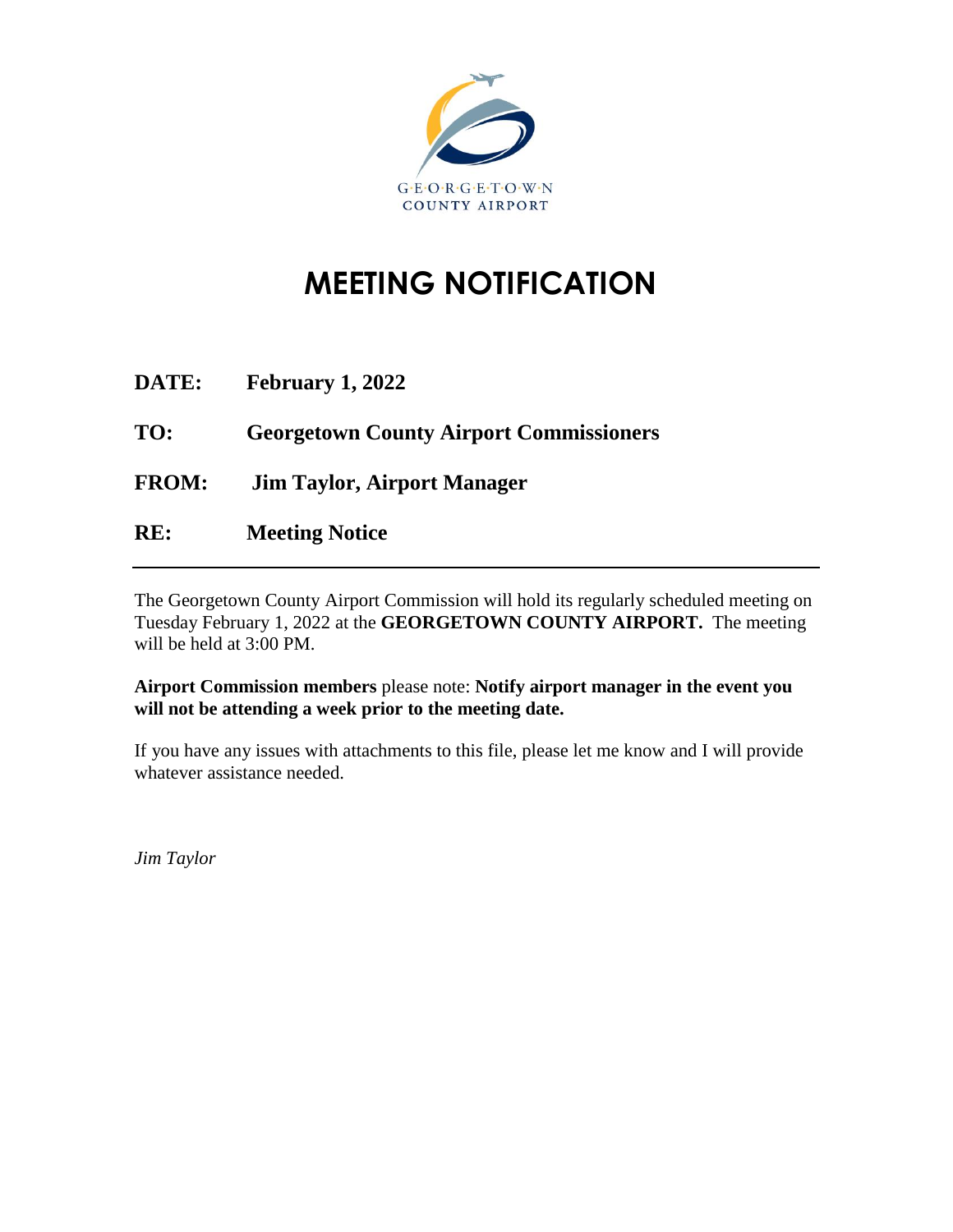

**Georgetown County Airport 129 Airport Road** Georgetown SC 29440 **AIRPORT COMMISSION**

**Meeting to be held at the Georgetown Airport** February 1, 2022 February 1, 2022

### **Call Meeting to Order**

### **Public Comments**

### **Vote for Chairman and Vice Chair for the next (2) year term.**

### **Approval of Minutes**

1. Approval of minutes from the January meeting.

### **Monthly Reports**

- 1. Fixed Base Operators' Report
- 2. Engineering Report
- 3. Airport Manager's Report

### **Old Business**

- 1. Poinsett appraisal
- 2. Potential hangar lease/construction

### **New Business/Opportunities**

1. PHH ACIP

Commission Member Reports:

### **Meeting Adjournment**

The next Airport Commission Meeting will be held at 3:00 PM on March 1, 2022 in the terminal at the Georgetown County Airport.

\_\_\_\_\_\_\_\_\_\_\_\_\_\_\_\_\_\_\_\_\_\_\_\_\_\_\_\_\_\_\_\_\_\_\_\_\_\_\_\_\_\_\_\_\_\_\_\_\_\_\_\_\_\_\_\_\_\_\_\_\_\_\_\_\_\_\_\_\_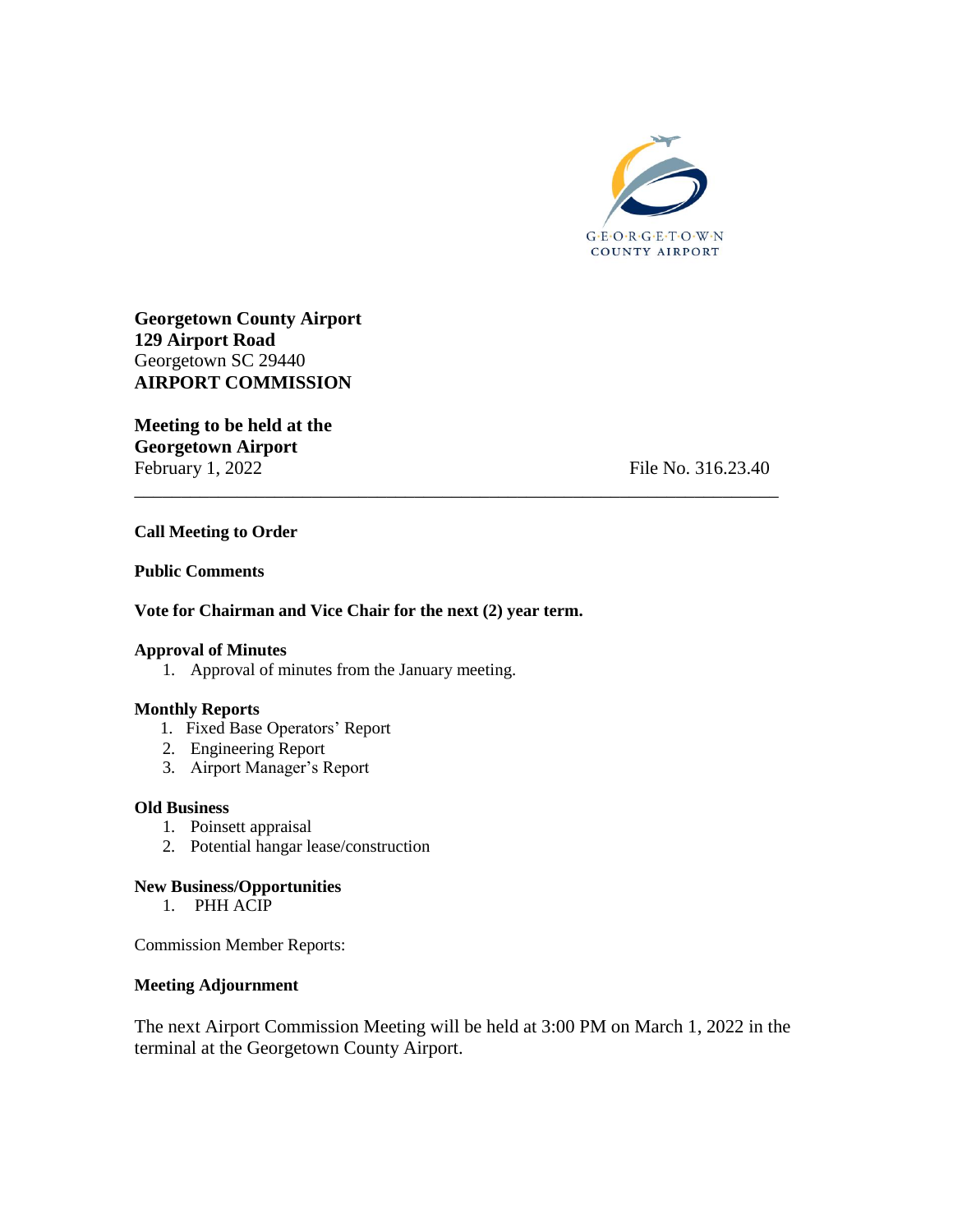



# **Airport Commission Minutes**

January 3, 2021 Georgetown County Airport 3:00 PM File #: 316.23.40

**Commission***:* Robert Dickson; Wyndell Peacock; Jerry Crosby; Peter Horn **Staff:** Barry Brock (FBO Representative) **Citizens:** Walter McElveen **Airport Engineer**: Al Smith

cc: Theresa Floyd Angela Christian

# **Robert Dickson called the meeting to order at 03:00 PM**

# **Public Comments**

Walter McElveen, representing our local FAAST Team, presented to awards of appreciation to our FBO and our airport management for their continuing help and support of the FAA FAAST Team

# **Minutes from Previous Meeting**

The November 2021 Meeting Minutes were approved.

# **FBO Report**

Seven Rivers reported 267,533 gallons sold in 2021. This is an increase from 216,000 gallons in 2020. December of 2021 fuel sales were an increase of 100% over December 2020. We have more aircraft based here and could have done it without hangars. Also the increase was attributed to people using private aircraft more because of COVID and reliability. Jim added, that our ops counts were up 39% over 2019 and 35% over 2020. Wyndell added, let's show the County Council we need additional hangars. Jim explained that he is working with a group that wants to construct 50,000 sq.ft. of hangars here and we get the same net result without spending funds for construction.